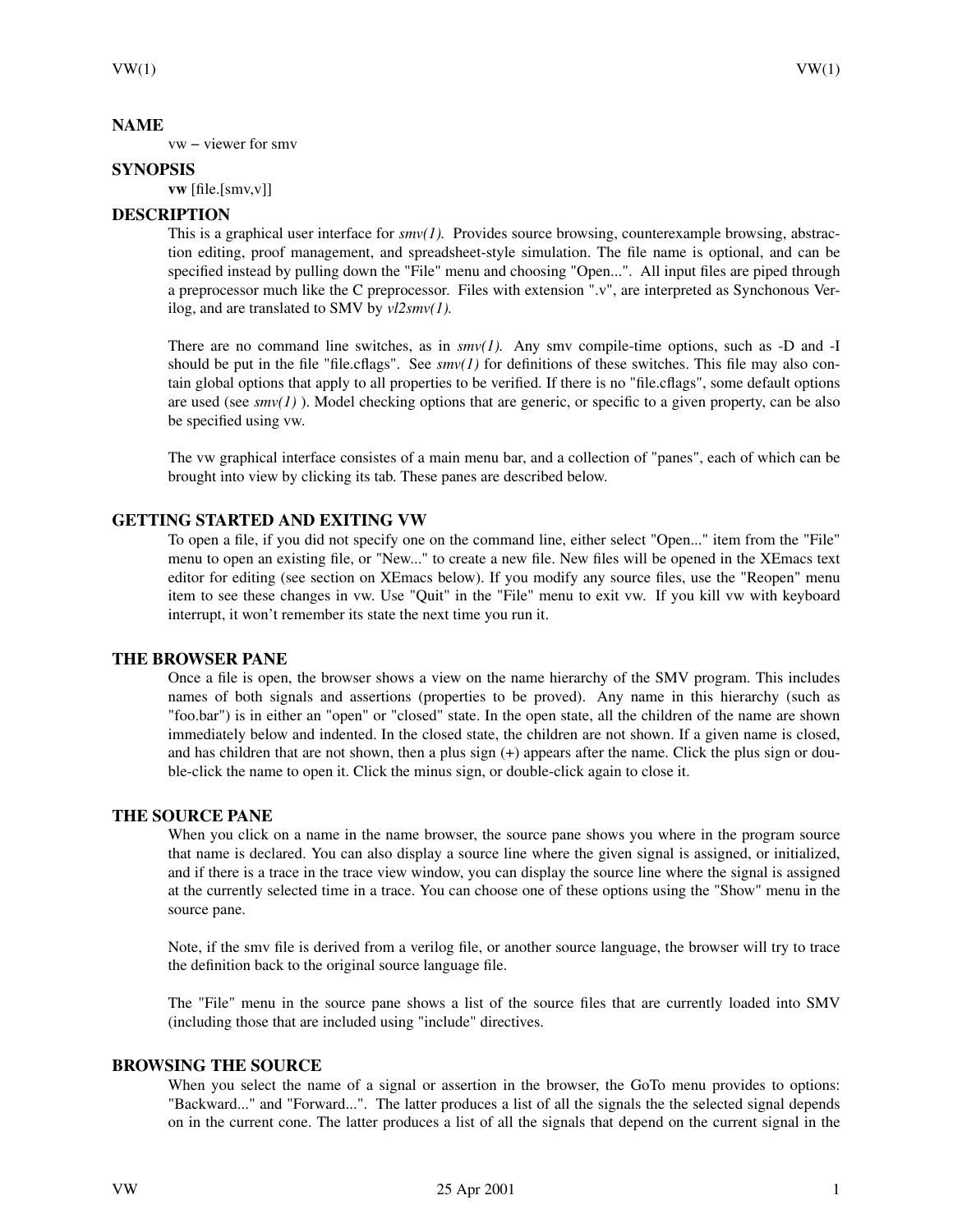current cone. When you select an item from the list, you "zap" to that signal. This is just as if you had clicked on the signal name in the name browser. Thus, the signal becomes selected in the browser, and the source view displays the definition line of the signal. If necessary, ancestors of the signal name will be "opened" in the browser in order to make the signal name visible. At this point, you can use "GoTo" to see the dependencies of the new signal, and thus work backward or forward through the dependency graph of the program.

The "History" menu contains a short history of the names you have selected in the name browser. Selecting a name in this menu causes you to "zap" to that name.

#### **THE PROPERTIES PANE**

A "property" in an smv program is anything that needs to be verified. This includes assertions in temporal logic and refinement checks. Every property has a name. Assertions are normally named in the program source. An unnamed assertion is given the name of the module instance in which it appears. Refinement checks have names of the form "x//y", where "x" is a signal name, and "y" is the name of the layer being refined.

All the properties in your SMV program are listed in the properties pane. For each, a "status" is given, which can be either "verified", "unverified", or "assumed". A select box allows you to choose to view "All properties", "unverified properties", "Verified properties" or "Assumed properties". A property can be selected for verification by clicking on it in the properties pane. The currently selected property also appears at the bottom of the VW window.

#### **THE CONE PANE**

The cone pane shows a list of all the signals that are in the "cone" of the currently selected property. This is the set of all signals on which the property depends, for a given abstraction. For each signal, the cone pane shows the layer or layers whose definitions of that signal are used in the abstraction. For an explantion of why a given layer was chosen for a given signal, click on that signal and select "Explain abstraction" from the "Abstraction" menu. The cone pane also shows you how many of the signals in the cone are "state variables" and "combinational" variables. You can choose to see the "Entire cone", "All Variables", "State variables", or "Free variables" (the latter are those variables that are unconstrained in the abstraction).

#### **VERIFYING PROPERTIES**

To verify all of the properties in the program, select "Verify" from the "Props" menu. To verify only the selected property, select "Verify property" from the "Props" menu, where "property" is the property name. This will run the smv model checker in the background, and notify you when the verification is completed.

To kill the verification in progress, select "Props:Kill verification".

#### **THE LOG PANE**

During verication, a log of the verification process appears in this pane. Assuming you are using the "−v 1" option, you can observe this pane to see the sizes of the BDD's as the model checking progresses.

#### **THE RESULTS PANE**

The results pane shows the results of the most recent verification run. Each property that was checked is listed, along with its truth value. Clicking on a property in the results pane will cause it to become the "current" property, as if it had been selected in the properties pane. In addition, if you click on a false property, a counterexample for it will appear in the trace pane.

#### **THE USING PANE**

When a property is selected for verification, the "using" pane displays a list of all the temporal logic assertions that are used as assumptions when proving the current property. For each property, it displays whether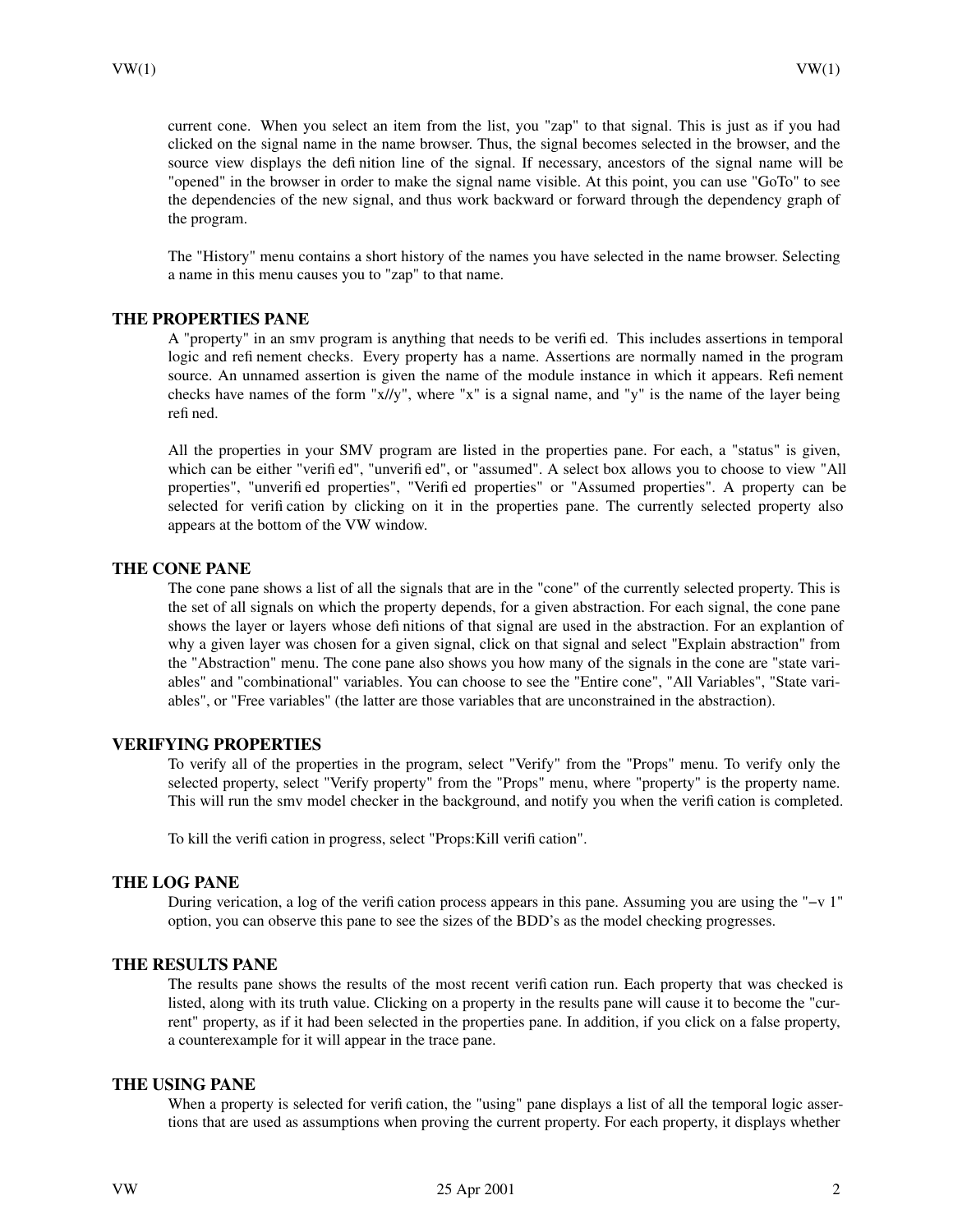the property is assumed "up to t", "up to t - 1", or "always".

#### **THE TRACE PANE**

The trace view displays counterexamples and simulation traces. It is essentially a spreadsheet, where the rows represent signals and the columns represent time. Initially, all of the signals in the cone appear in the trace pane. If there is a large number of signals, it is sometimes more convenient to delete all the rows (select Edit|Delete All), and then insert the signals you are interested in. To insert a signal, drag it from the Browser or the Cone pane to a cell in the Trace pane. This will insert a new row in the Trace pane containing the trace of the selected signal. If the signal has children, a new row will be created for each child (thus, for example, of you drag the "top level" into the trace pane, you will all of the available traces.

An alternative method is to select a signal in the browser or cone panes, click a row to insert in, and and choose "Edit|Insert". This will open a new row, and insert the selected signal name in the leftmost column. You can select this signal by just pressing return. Or you can type in the name of a signal and press return. Once you have a set of signals you like in the trace pane, you can save this set to a file by choosing "View|Save Trace View..." in the trace pane. This configuration can be restored by using "View|Restore Trace View...". Note that this saves only the names of the signals, and not the traces themselves, which may have changed when you later restore the trace view.

Normally, SMV returns to a view of all the signals wheneveranew trace is displayed. If you don't like this behavior, check "View|Show Requested Traces" in the trace pane.

Use "View|Zoom In" and "View|Zoom Out" to change the column scale of the trace display.

To see where in the source code a given signal was assigned its value at a given time, click on a cell in the trace pane, then switch to the source pane and select "Show|Where Assigned In Trace".

Instead of using the mouse, you can also select cells in the trace pane using the arrow keys on your keyboard, or using "incremental search" (see INCREMENTAL SEARCH below).

# **MODIFYING TRACES AND SIMULATION**

You can treat a trace in the trace view window like a spreadsheet, modifying some values, and then recomputing the entire trace to reflect these modifications. This allows vw to be used as an interactive simulator for smv programs, though a fairly inefficient one.

You can change the value in a cell by clicking on the cell and choosing "Suggest value" or "Override value" from the "Edit" menu. Then type a value into the cell and press return. You can then recalculate the trace by choosing "Run|Recalculate Trace". An "override" causes the given value to be fixed no matter what value is actually assigned by the program to the given signal at the given time. A "suggestion" sets the value of the signal only if the suggested value is among the possible nondeterministic choices for that signal at that time.

To extend the trace, choose "Run|Extend Trace..." and enter the number of columns to add. This will give you a longer trace to work with. You can then enter some values and recalculate.

Hint: if you have asynchronous processes in your model, you can select a processes to run at a given time by using "Override value" to set its "running" variable to one.

### **LOADING AND SAVING TRACES**

The trace curently in the trace view window can be saved to a file with "File|Save Trace". You can load a trace into the trace view window with "File|Load Trace". A new trace, consisting of only an initial state, can be created with "File|New Trace".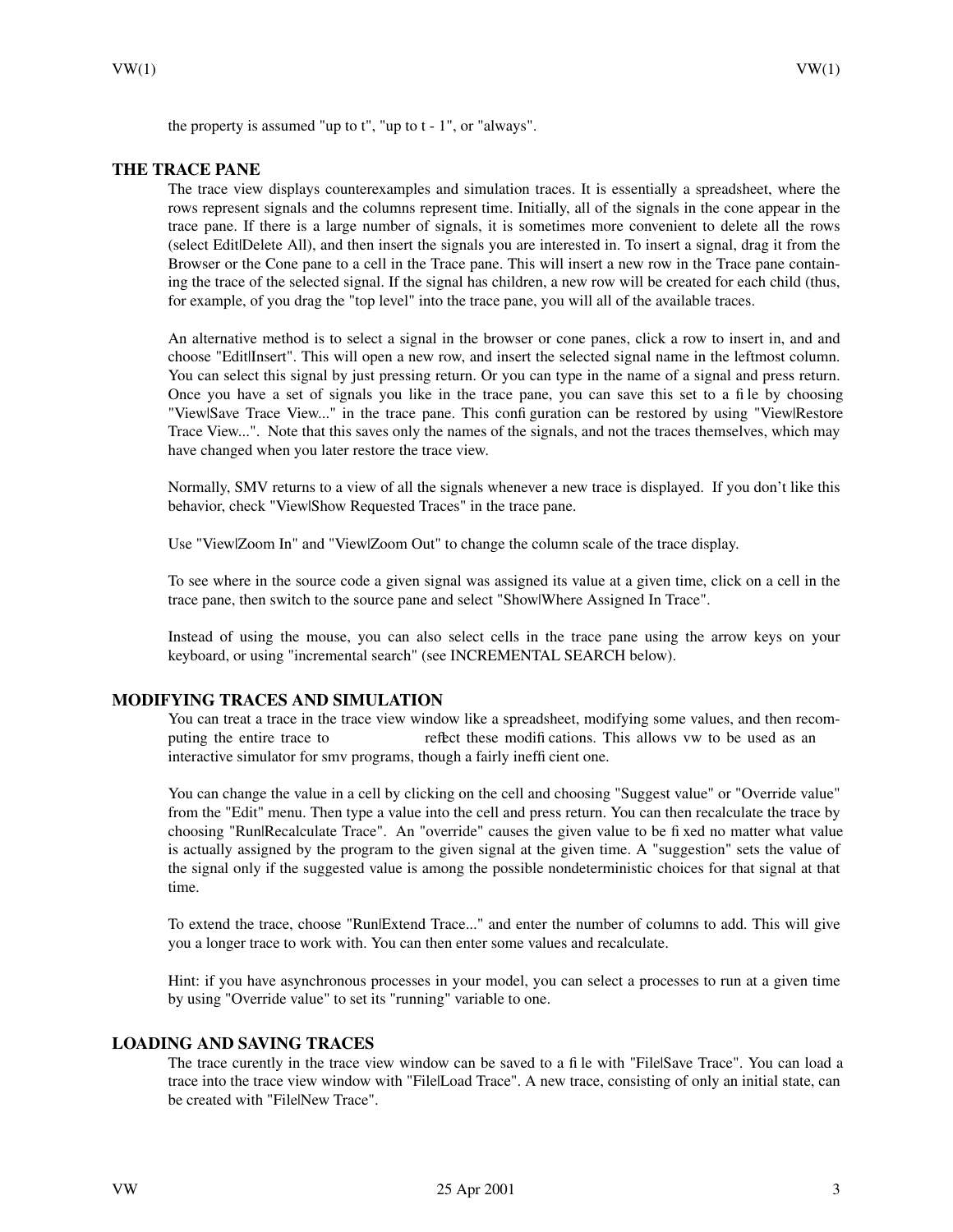### **SELECTING PROPERTY SPECIFIC OPTIONS**

When you choose a property in the properties pane, the "Options..." item in the "Props" menu becomes activated. When you select this, a menu of model checking options is presented. See the  $smv(1)$  entry for details on these options. The options you select are stored in "file.options" for use by future runs of the model checker. Note that your choices here override the default options.

If you have selected property "foo", you can copy the options from property "bar" to "foo" by selecting "Props:Copy options...", and the selecting "bar" from the "Copy options from..." dialog.

### **EDITING AN ENVIRONMENT ABSTRACTION**

When verifying a given property, you can define an abstract view of the program to use when verifying the property. You do this by choosing one or more "layers" to define each signal. This defines the "environment" for verifying the given property. Normally these choices are made in the program source with the "using...prove" declaration. However, you can override these choices on a property by property basis using vw.

Once you have chosen a property, you can set the layer to use for any given signal by clicking on that signal and pulling down the "Abstraction" menu. Note that a signal whose abstraction is not set inherits its abstraction from its parent. Thus, you can set the abstraction for an entire module instance by setting the abstraction for the module instance name.

In an smv program without "layers", you have three choices: "(none)", "." and "free". In the first case, you allow smv to choose the abstraction for this signal. In the second case, you are telling smv to use the signal definition found in the "implementation" layer, the lowest layer in the refinement hierarchy. Finally, if you choose "free" then no definition will be used for this signal. The signal will be free to take any value at any time.

Note that if you choose "free" for a given signal, you remove a dependency from the property's environment. This means that the size of the property's "cone" can be reduced, and some signals may disappear from the name browser when "filter cone" is selected.

If the smv program has defined "layers", then the name of each layer will also appear in the "Abstraction" menu. Choosing a given layer will cause the definition of the selected signal to be taken from that layer, when verifying the current property. There are three cases when your choice of abstraction may not be used by the model checker:

1) If the given signal is not defined in the given layer, the model checker will choose the next lower layer in which the signal is defined.

2) If you are verifying refinement of foo//bar, you cannot use the definition of foo in layer bar, since this would be circular reasoning. Similarly, to cannot chose a defintion at a higher layer. In this case, smv uses the next layer below bar for the given signal.

3) The given signal may not be in the dependency cone of the property. In this case, it is not used at all. Note that the dependency cone is a function of the chosen abstraction.

Normally, vw shows you abstraction layer choices that the model checker will actually use in the browser pane. Radio buttons in the "View" menu allow you to toggle between showing the "Requested layer" (the one you select) and the "Actual layer" (the one smv will use).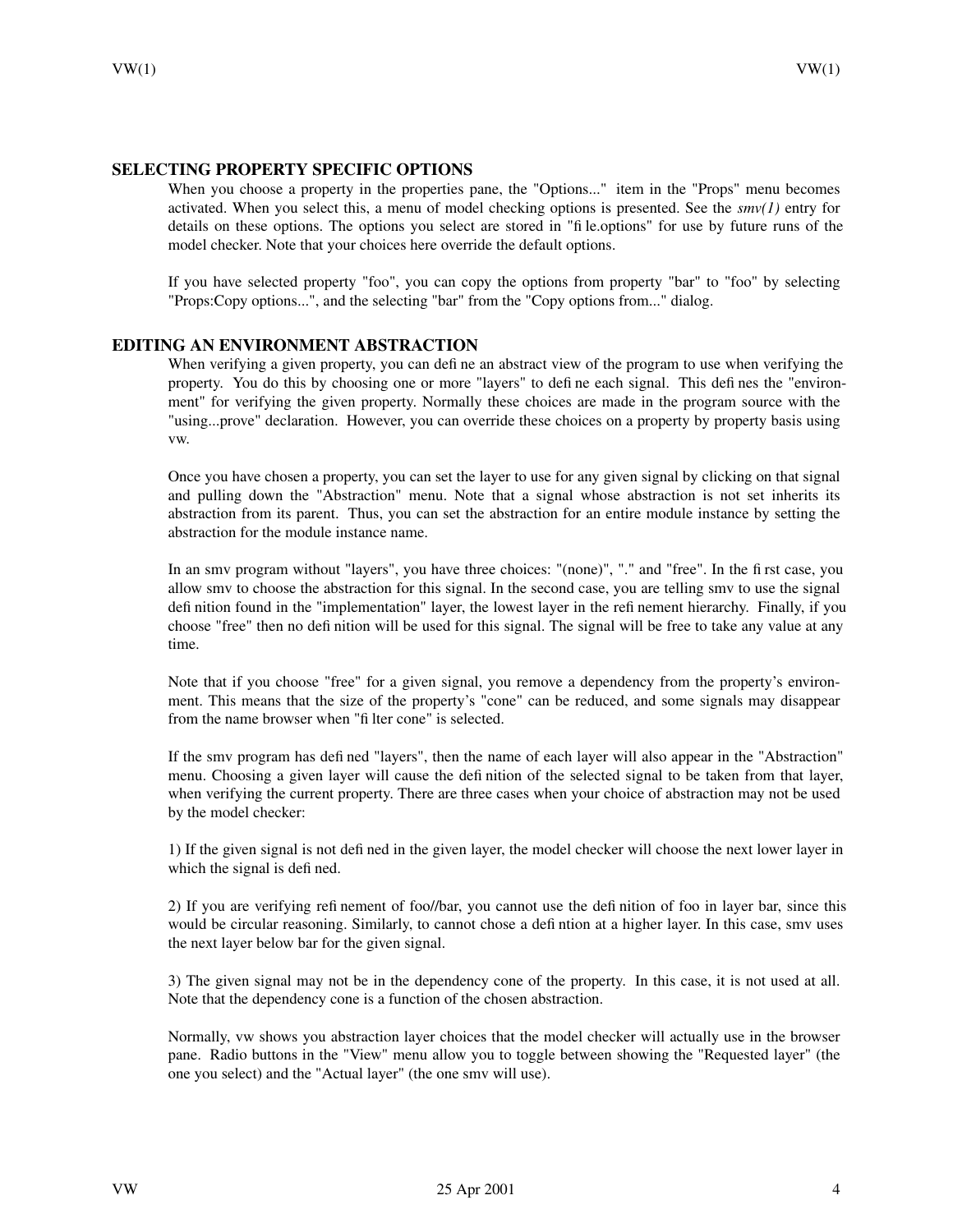### **ABSTRACTION FILES**

The environment abstraction for a given property is stored in an abstraction file (which you can also edit with a text editor). The first time to make an abstraction selection for a given property, you will be asked if you want to create an abstraction for that file. This will create a file with an name of the form "#####.abs". It is a good idea not to delete these files, unless you want to clear all the abstractions.

The abstraction for a given property is considered an "option" and is also copied by "Props:Copy options...". You have the choice in this case to create a new copy of the abstraction file or to share the same abstraction file between the two properties. In the latter case, changes to the abstraction of one property will affect the other.

If you want to edit an abstraction file by hand, you can find the name of the abstraction file for a given property by looking in "file.options", under the given property name. The abstraction file name is the argument of the "-abs" switch.

# **SAVING AND RESTORING THE ABSTRACTION FILE**

If you are editing the abstraction for a given property and want to save it to disk, choose "File:Save abstraction". If you make a mistake and want to get back the saved version use "File:Restore abstraction". Note, however, that running the model checker will cause the abstraction to be saved, and any previously saved file will thus be overwritten.

### **PROPERTY GROUPS**

A property group is a collection of properties that behaves exactly like a single property from the point of view of the foregoing discussion. You create and manage property groups using the "group view" window. A list of the currently existing groups is shown in the left-hand pane of this window. When you select a group by clicking on it, the properties it contains are listed in the right-hand pane. To create a new group, click the "New group" button and enter a name for the new group in the dialog box. To add a signal to the currently listed group, select the signal name in the name browser and click the "Add" button. To delete a signal, select the signal name in group view window and click the "Delete button".

Note that to verify a property group, or edit its options and abstraction, you must first select it in the properties pane. This is not done automatically by selecting the group in the "group view" window. Also note that a group marked "verified" in the proeprties pane when all the properties in the groups are verified.

There are two reasons for creating property groups. The first is that you may have a collection of similar properties or refinements for which you would like to use the same options and abstraction file. Since a group is treated as a single property, there is only one option setting and one abstraction file for the entire group.

The second reason for creating a group is that for efficiency reasons, you may want to check all of the properties in the group in the same model checking run. This means that the transition relation and reached state set will be computed only once for the group. To get this effect, select the option "check all properties together" in the options menu (under "Props:Options...").

### **CONTROLLING VW FROM THE KEYBOARD**

Most operations of vw can be controlled from the keyboard. Any visible menu can be "pulled down" by holding down the "Alt" key and typing the underlined letter in the menu name. For example, the "File" menu can be accessed by typing Alt-f. Once the menu is displayed, a menu item can be selected by typing the underlined letter in the menu item. Thus, for example, to open a file, type "Alt-f o". Don't use the shift key, even if the letter is capitalized.

Similarly, each pane can be accessed by holding down "Alt" and typing the letter that is underlined on the pane's tab. This also puts the keyboard focus on the selected pane, which means that further keyboard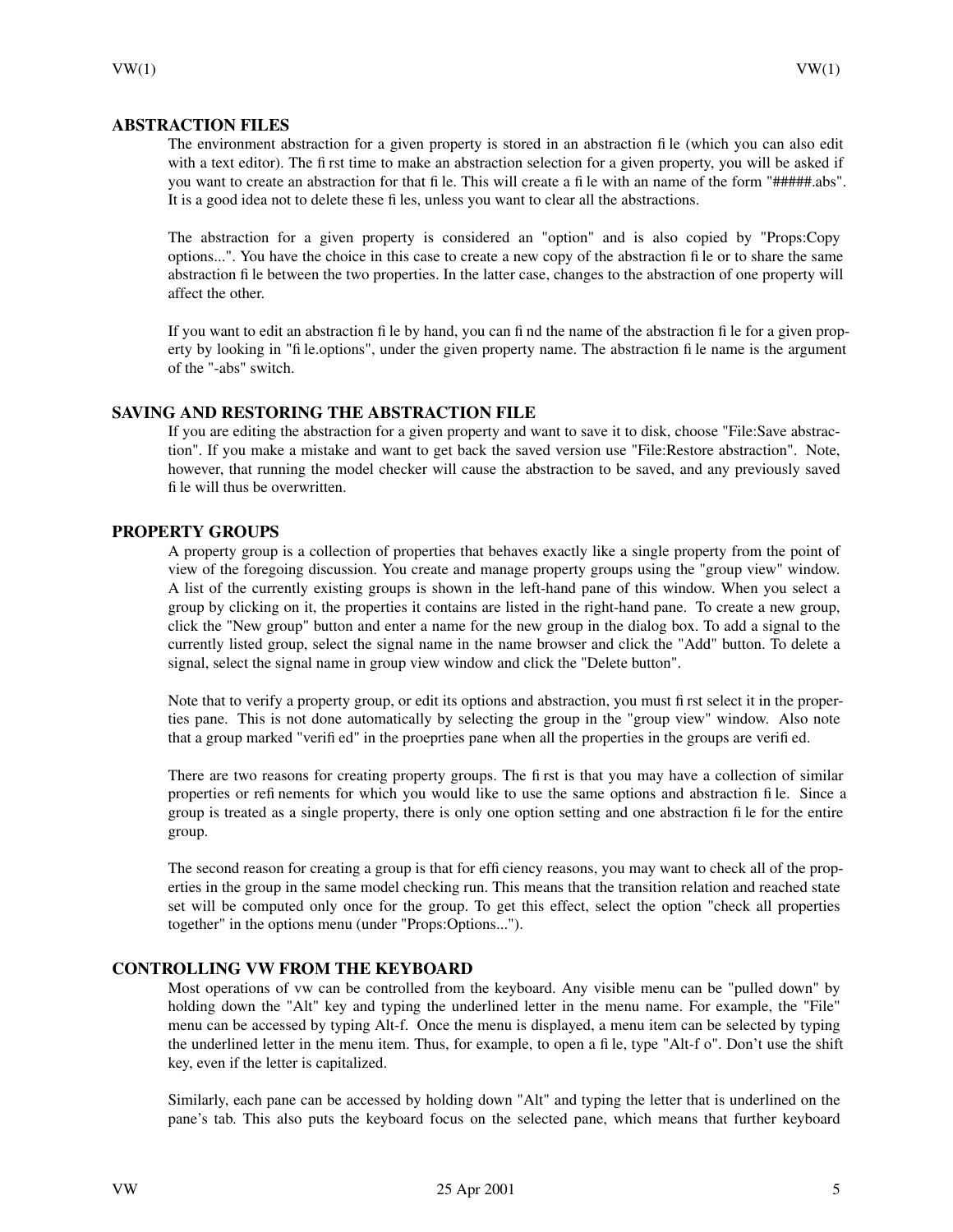commands are directed to that pane. Pressing the tab key moves the keyboard focus to the next "widget" that is capable of receiving keyboard input. Focus is indicated by a dark outline around the widget. Thus, for example, to change the selection in the cone pane from "Entire cone" to "State variables", first type "Alt-c" to make the cone pane visible, then press tab until the select box with "Entire cone" is visible, then press the "down arrow" key until "State variables" is highlighted, then press Enter.

# **INCREMENTAL SEARCH**

Items in most of the panes of can be selected from the keyboard using "incremental search" (exceptions are the source and log panes). This is very much like the function of the same name in GNU emacs. To use incremental search, put the keyboard focus on the list that you want to search (for example, type Alt-b to put the focus in the browser pane). Then type "C-s" (i.e., Ctrl and s) to start searching, and type a few letters contained in the signal name you are searching for. Vw will outline the first signal in the browser containing that name. As you continue typing characters, vw will move the the outline so that it always indicates the first entry containing the characters you have typed thus far. To see the next matching entry, type "C-s" again, and so forth. To go back to the previous match, press "C-r". To erase a character you have typed in error, press Del. To stop the search and select the currently outlined item, press Enter. To cancel the search taking no action, press "C-g". You also start a search backward from the currently selected entry by typing "C-r". In the browser pane, once you have selected an entry, you can open or close it by pressing Enter again. You can also move up or down in the list using the arrow keys.

### **USING VW WITH XEMACS**

Vw uses the XEmacs version 21.1 as its text editor. To use this feature, you must have XEmacs installed on your system. See www.xemacs.org for instructions on downloading and installing XEmacs. In addition, you must put the line

(load-library "smv-hooks")

in your ˜/.emacs file, and the files "smv-hooks.el" and "smv-mode.el" must be in some directory in the list "load-library-path".

Files ending in ".smv" will use smv-mode. This is very similar to c-mode, except that it supports the smv syntax. Further, in smv-mode, a pull-down menu option is provided to run Vw on the current buffer.

Vw uses XEmacs via the gnuserv protocol. To edit a source file, display it in the Source pane, and select the "File|Open in emacs" item in the Source pane menu (not in the main menu). The XEmacs "point" will be moved to the currently highlighted line (for example, the line where a syntax error occurred). After modifying the files, select "File|Reopen" from the main menu. If you have any files in XEmacs that are modified but not saved, you will be asked if you want to save them. The modified sources will then be reread into SMV. When you create a new SMV file with the "File|New" menu item, SMV will also open the file in XEmacs.

Note, SMV is only compatible with XEmacs version 21.1, and not with FSF emacs.

# **SEE ALSO**

**smv(1),**vl2smv(1) **K.**L.**McMillan,**The SMV language **Kenneth L. McMillan,** *Symbolic Model Checking,* **Kluwer, 1993.**

### **BUGS**

See the release notes.